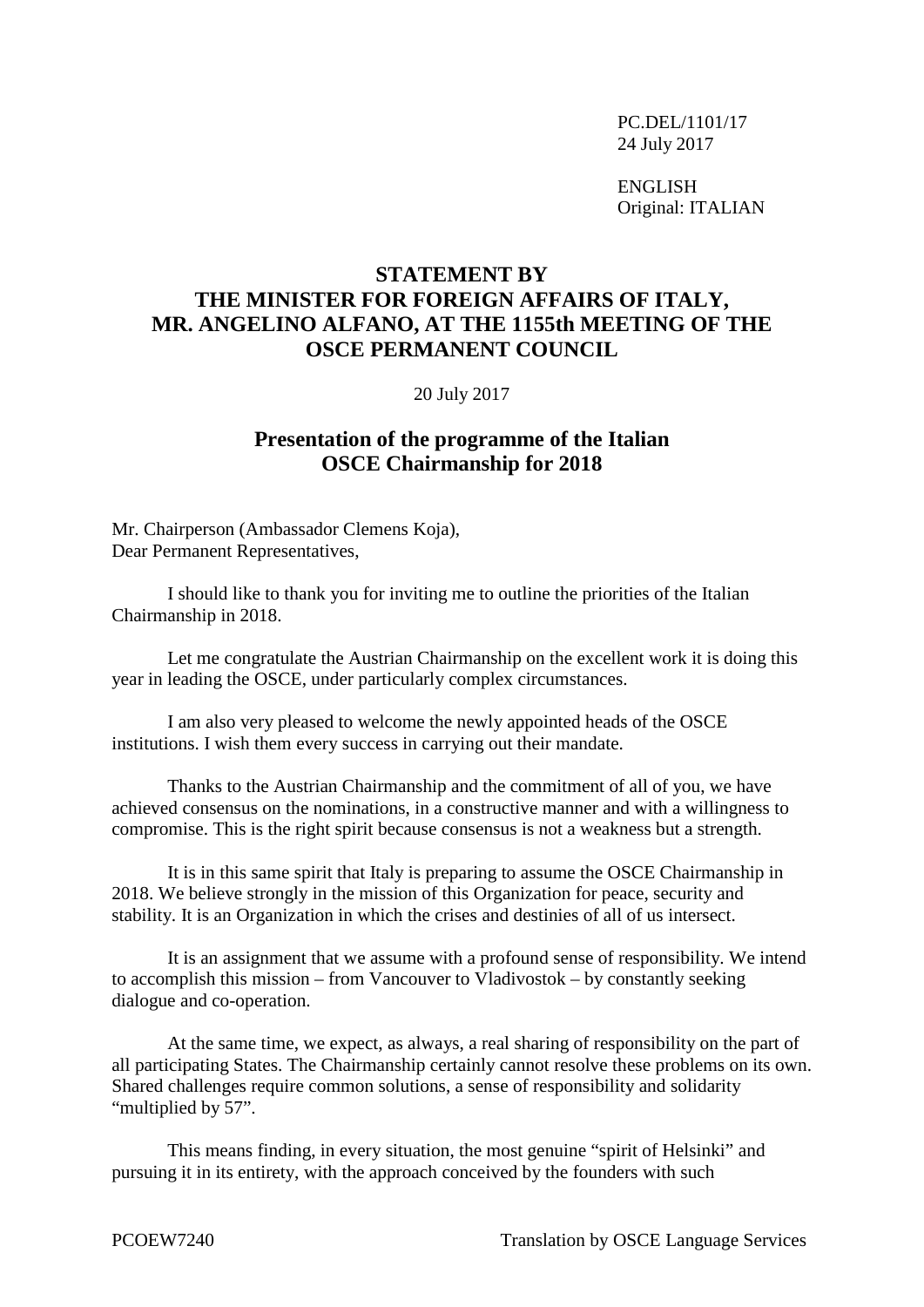extraordinary foresight and based on the idea that security is rooted in multiple dimensions: the politico-military, the economic and environmental, and the human.

Finding the "spirit of Helsinki" again does not mean a return to the past but rather rediscovering the spirit that ensured dialogue even during the toughest years of the nuclear threat and building on those foundations a "Helsinki of the twenty-first century" that will break down the wall that too often keeps us apart and that is not in anyone's interest.

Let me turn first to the Ukrainian crisis. On the one hand, this crisis has called into question the very principles on which the OSCE is based. On the other hand, however, it has demonstrated – once and for all – how much the world needs the OSCE to solve this problem.

In that sense, the establishment of the OSCE Special Monitoring Mission to Ukraine in March 2014 is a unique example of the collective multilateral effort for the peaceful resolution of the conflict. Italy will continue to support and defend this Mission so that it can carry out its mandate in full and in safety.

At the same time, it will be crucial for us to support the endeavours of the Normandy format and the Trilateral Contact Group to achieve a peaceful solution to the crisis. We call for the implementation of the Minsk agreements, with full respect for the sovereignty, territorial integrity, unity and independence of Ukraine.

The crisis in Ukraine is unfortunately not the only challenge. There are so many, too many protracted conflicts that deserve our constant attention. They are hotbeds of tension, and we will commit ourselves to strengthening the OSCE's activities within the existing formats, for example the Geneva International Discussions on the Georgian conflict of 2008, the negotiation process for a resolution of the Transdniestrian conflict in the "5+2" format, and by supporting the work of the Minsk Group together with the efforts of its three Co-Chairmen to solve the conflict in Nagorno-Karabakh.

Furthermore, during our Chairmanship, we intend to encourage the OSCE to pay greater attention to the challenges emanating from the south, in the Mediterranean basin. The reason is simple: to some, the Mediterranean may seem like a small sea, almost a lake, but some of the most serious threats to peace and security in Europe and the world – from terrorism to the migration crisis – are spreading from its southern basin.

I am also convinced that the Mediterranean dimension of security is complementary, and not an alternative, to the OSCE's Euro-Asian dimension. Already this year, in chairing the Mediterranean Contact Group, we have committed ourselves to fostering dialogue with all the Partners for Co-operation regarding the threats and opportunities in the Mediterranean.

The crisis posed by migratory flows, in particular, will also be among the priorities of the Italian Chairmanship. We intend to address this issue not only from a security point of view, but also in terms of combating intolerance and discrimination and of highlighting the importance of fostering pluralism, inclusion, and intercultural and interreligious dialogue, which are the foundations of peace and security.

The OSCE Mediterranean Conference in Palermo on 24 and 25 October, where I hope to welcome you and your ministers, will be dedicated to this crisis.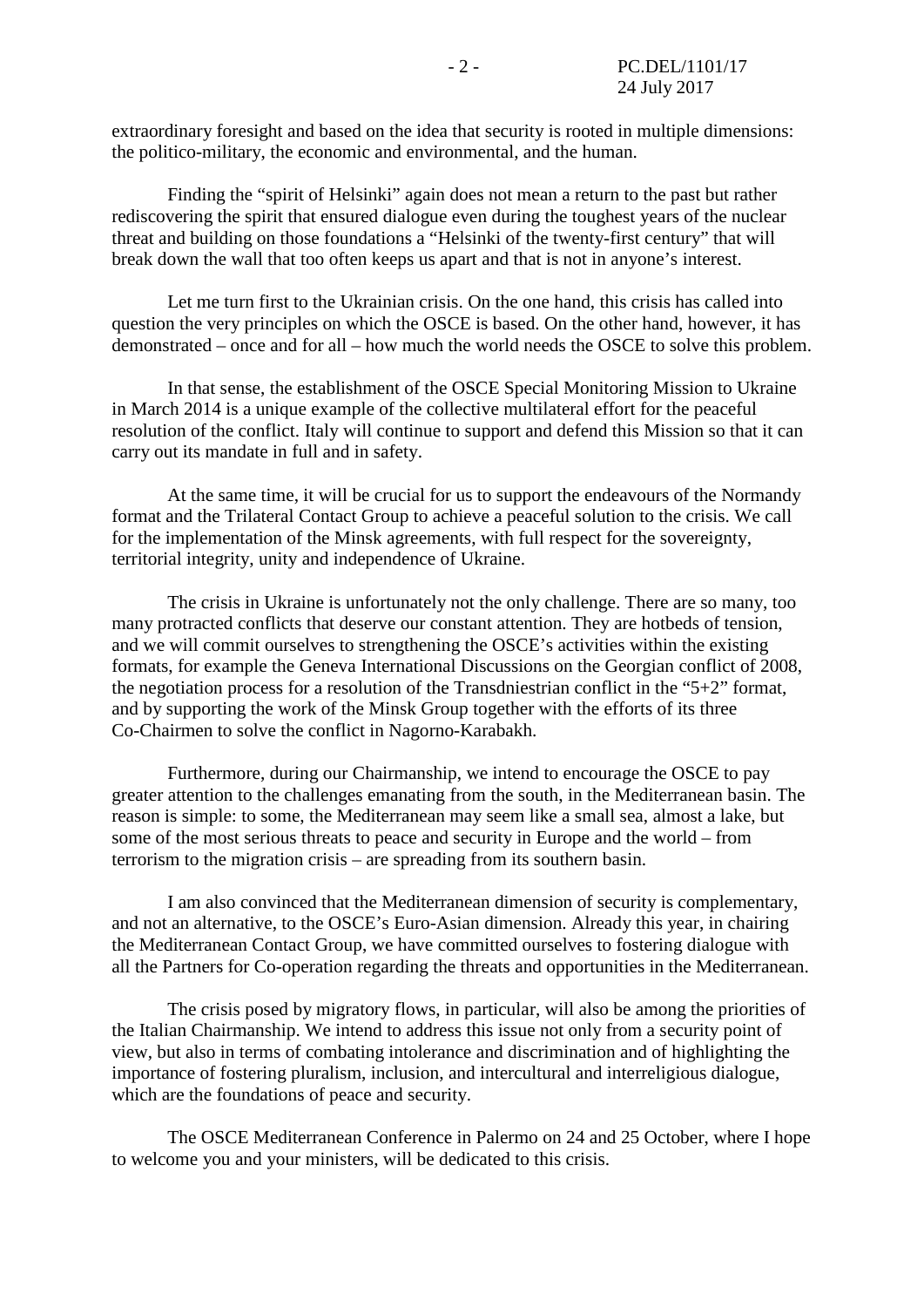The crisis in the politico-military dimension will be another topic receiving our utmost attention. The arms control regime and confidence- and security-building measures are being violated systematically, applied selectively or do not reflect technological evolution.

There is also a tendency to believe that, in a context of tension, transparency is not an end in itself, forgetting that confidence- and security-building measures and arms control were not conceived as fair-weather tools but, on the contrary, for ensuring the stability and predictability needed to overcome "storms".

The Italian Chairmanship therefore intends to promote all those initiatives aimed at applying existing measures and to encourage consideration of their adaptation to the changed security conditions.

The Structured Dialogue on current and future challenges to European security is also an instrument that the Italian Chairmanship will continue to support with the aim of investigating the root causes of the tensions, restoring trust, but also updating the tools at our disposal to reflect technological evolution.

This is an Organization that has always been able to produce concrete results when all the States have worked together constructively and in a genuine spirit of shared responsibility.

Let us take the example of cybersecurity. The OSCE has been able to adopt new measures and mechanisms to address this new challenge, but now it is time to fulfil the commitments made, establishing concrete forms of co-operation in the face of an increasingly destabilizing threat.

The Italian Chairmanship intends to make a strong commitment to broadening cybersecurity co-operation. In particular, we believe that it is important to promote partnerships between the public and private sector and the academic and scientific world by identifying and enhancing emerging excellence in the participating States, with specific initiatives aimed at young people.

In this area, young people are a priority. Recently, at the G7 Summit in Taormina, we encouraged our partners to send a strong signal to Internet service providers to put Internet terror offline. This is a dark space that attracts and radicalizes so many, too many young people. I therefore share Austria's emphasis on the role of young people in combating the "narrative of terror" and rejecting the idea that equates immigration with terrorism.

Among the other transnational threats that will be a priority during the Italian Chairmanship is combating illicit trafficking – from combating drug trafficking to trafficking in cultural goods. Defeating the cancer of drug trafficking is in the interests of peace and stability. We should like to make Italian experience available to the OSCE, promoting greater regional co-operation between border agencies and supporting the training of police forces.

Turning to the economic and environmental dimension, I am convinced that this remains the most fertile ground for very constructive interaction, where less contentious common interests can contribute to spreading a positive atmosphere in more complex environments.